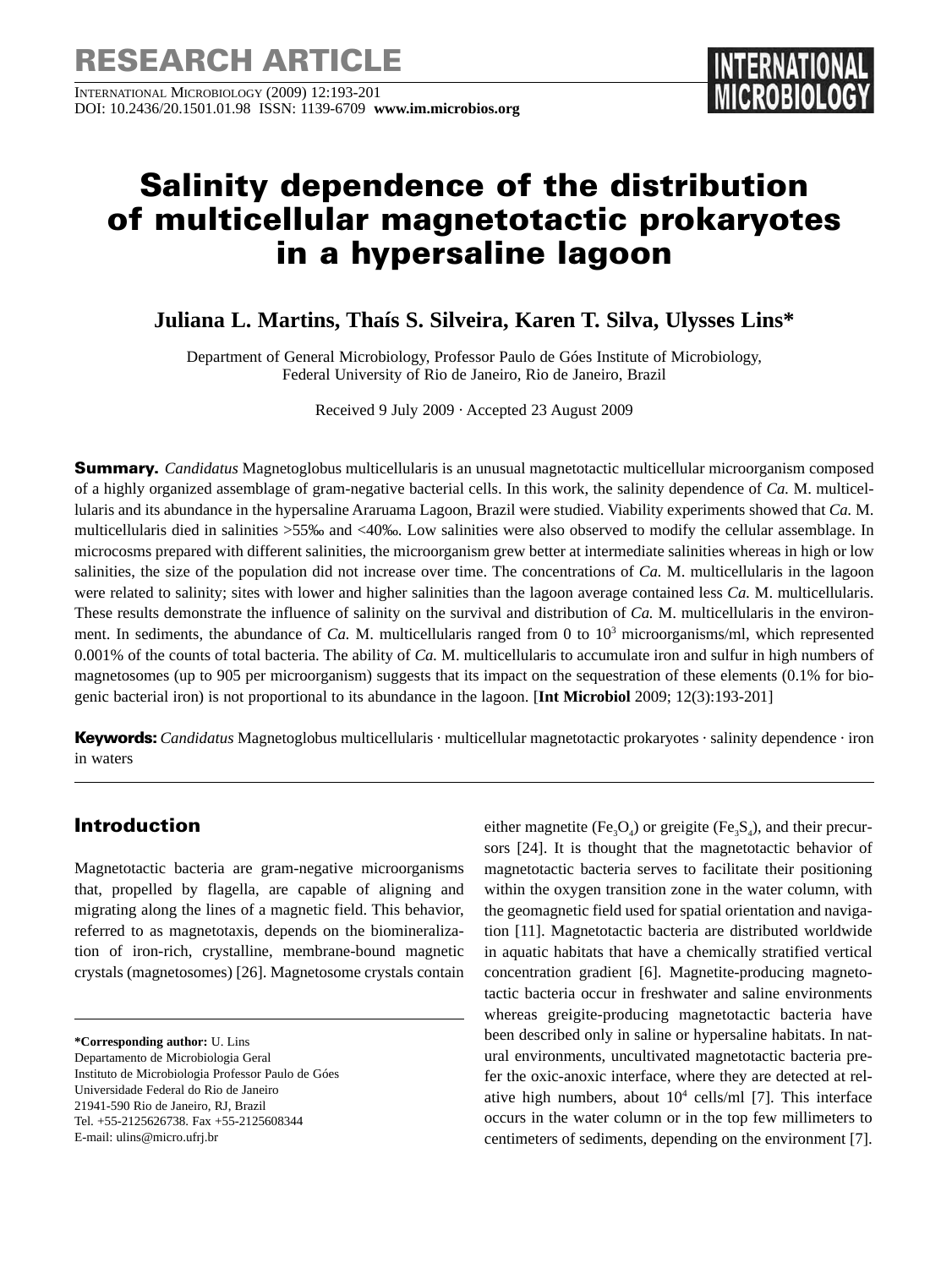Several morphologies of magnetotactic bacteria, including cocci, rod-shaped cells, spirilla, and multicellular microorganisms, have been reported. Spherical magnetotactic microorganisms formed by an assemblage of gram-negative bacterial cells have been described in sulfur-rich environments [5,8,9,16,18,21,25,27]. High numbers of a manycelled magnetotactic bacterium belonging to the Proteobacteria phylum in the Deltaproteobacteria class [1,8,15] have been detected in the hypersaline Araruama Lagoon, near the city of Rio de Janeiro. Due to its unique feature, this microorganism has been named '*Candidatus* Magnetoglobus multicellularis' [1]. In lagoon sediments, *Ca.* M. multicellularis occurs in the anoxic zone [1]. The morphology, ultrastructure, and crystallography of magnetosomes in *Ca.* M. multicellularis have been described in several studies [2,16]. Each *Ca.* M. multicellularis individual is a highly organized spherical assemblage of about 10–40 gram-negative bacteria (average  $17.4 \pm 3.59$ ) [14], distributed radially around an internal acellular compartment [1]. Each cell is asymmetrically multiflagellated and contains about 60–100 greigite magnetosomes [1,27]. The microorganism aligns along magnetic field lines and moves in straight or helicoidal trajectories that change direction and speed, resulting in complex coordinated swimming patterns [16,27].

Very little is known about the ecological niches and potential roles of *Ca.* M. multicellularis in biogeochemical cycles, particularly in the iron cycle. The composition and abundance of its greigite magnetosomes and the fact that the magnetosomes can be digested by their ciliate predators, which graze on the microorganisms [22], suggest a role for *Ca.* M. multicellularis in the biogeochemical cycles of iron and sulfur. Simmons et al. [30] described the quantitative distribution of the many-celled magnetotactic prokaryote and of other magnetotactic bacteria in the water column of a brackish seasonally stratified pond. The average iron content of this prokaryote has been estimated based on magnetosome sizes and numbers per cell. A recent report of many-celled magnetotactic bacteria that produce both magnetite and greigite in the magnetosomes further supports their contribution to the biogeochemical cycles of iron [21].

The life cycle of *Ca.* M. multicellularis is unique among bacteria because all stages are believed to be multicellular, and cell organization is required for coordinated and synchronized cell division [15]. Initially, each microorganism grows by enlarging the volume of its cells, not their number; the cells then divide until their number in the microorganism roughly doubles. Next, the microorganism elongates, becomes figure-eight-shaped, and finally splits into two equally spherical microorganisms with the same magnetic polarity as the single microorganism from which they originated. Since no swimming cell detaching from a multicellular assemblage has been observed, *Ca.* M. multicellularis is thought to have a completely multicellular life cycle. The highly ordered multicellular cell organization is also crucial for survival because a cell that is naturally separated from the microorganism loses its viability, and the whole microorganism disaggregates when several cells are lost [2,3].

The uniqueness of the *Ca.* M. multicellularis life cycle has prompted the idea that it is regulated by variables different than those regulating the life cycles of other magnetotactic bacteria. However, variation of the osmostic pressure or treatment with different chemicals [2] leads to the same behavior observed in naturally detaching cells. In this work, we report that the distribution of *Ca*. M. multicellularis was related to the salinity level in the lagoon. Understanding the influence of salinity on the viability and population distribution of *Ca.* M. multicellularis may provide insights into its ecological niches and, specifically, into the importance of this organism in the microbiota of Araruama Lagoon.

#### **Materials and methods**

**Site description and sampling.** Araruama Lagoon, in the state of Rio de Janeiro, Brazil (22°50′–22°57′ S, 42°00′–42°30′ W) is a hypersaline coastal lagoon formed as a result of semi-arid climate conditions. It consists of a small drainage basin and a choked entrance channel. The unbalanced annual precipitation (900 mm) and evaporation (1400 mm) contribute to the lagoon's permanent salinity, which has been continuous for at least four or five centuries [31]. Araruama Lagoon is a stable environment, and its large area (about 220 km<sup>2</sup>) contributes to the formation of different microenvironments in which population behaviors can be assessed.

To determine the distribution and seasonal variation of *Ca.* M. multicellularis, samples consisting of the upper sediment layer (0–10 cm) and water were collected in 500-ml Plexiglas tubes (9 cm diameter). Sediment cores were immediately sub-sampled by removing and homogenizing the top 5 cm of the sediment, the preferred location for *Ca.* M. multicellularis [1]. This sediment layer was immediately used to count *Ca.* M. multicellularis. For microcosm experiments, the samples were collected at Baleia Beach (São Pedro d'Aldeia city, RJ, Brazil; 22°52′ S, 42°07′ W), a highly urbanized area, with waters having an average salinity of 50‰. Samples consisting of water and sediment (1:2) were stored in 10-l containers. To determine seasonal variation, monthly samples were collected at Baleia Beach during periods without precipitation to ensure that salinity differences were not influenced by recent rainfall. Unlike many other bacteria (magnetotactic or not), *Ca.* M. multicellularis can be easily detected by direct microscopy because of its unusual morphology [2,3] and magnetotactic behavior. In addition, *Ca.* M. multicellularis was the only magnetotactic microorganism found at Araruama Lagoon, which facilitated its study in this environment. Salinity was measured in pre-filtered water (through a 0.22-μm Millipore filter) from each sampling site with a refractometer. The sediment water content was measured as the difference between the wet and dry (60°C, 72 h) weights of the sediment.

**Magnetic concentration and counting.** The concentration of magnetotactic bacteria was determined as previously described [2,19]. The bacteria were counted in a Neubauer chamber and the counts adjusted to the fixed sediment volume used for magnetic concentration (about 50 ml). The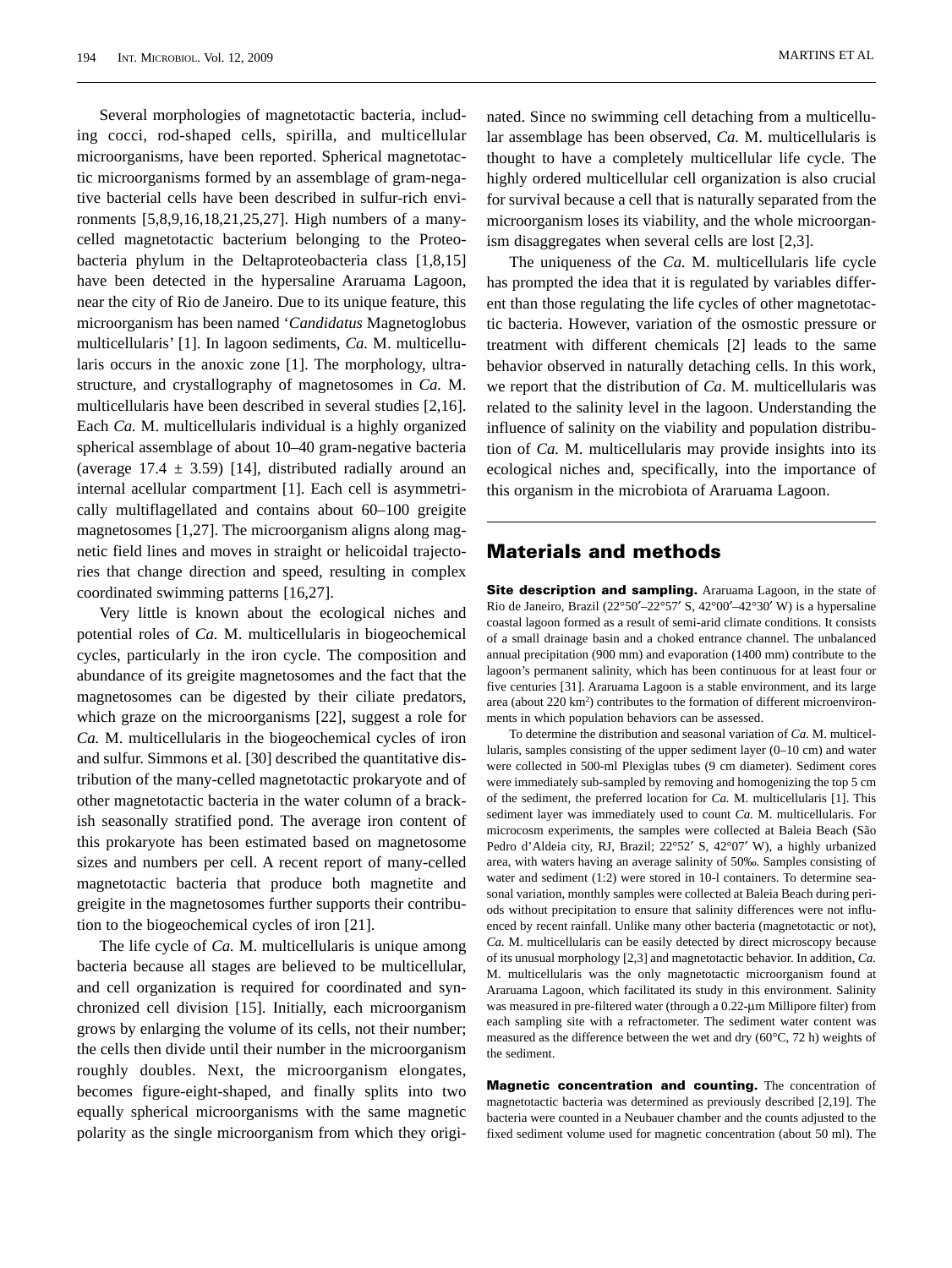

**Fig. 1.** Morphology of *Candidatus* Magnetoglobus multicellularis. Bright field light microscopy micrographs of *Ca.* M. multicellularis magnetically concentrated showing their unique morphology and magnetosome chains (arrows). Scale bar =  $10 \mu$ m.

detection and counting of *Ca.* M. multicellularis by light microscopy were greatly simplified by the organism's unique morphology (Fig. 1) [2,3].

**Salinity microcosm experiments.** Microcosms were adjusted to three salinities other than the average salinity of the lagoon (55‰) by adding distilled water (30 or 45‰) or NaCl (65‰). Fixed volumes of sediments were used for magnetic concentration and counting of *Ca.* M. multicellularis. For light microscopy analysis, magnetically isolated *Ca.* M. multicellularis from freshly collected samples were exposed to different salinities. The natural salinity was 46‰ at the time of sample collection. The salinities were adjusted by adding distilled water or NaCl to the lagoon water. Both the microorganisms treated with different salinities (25, 30, 40, 55, 60, 65, and 70‰) and those that were untreated were stained using the LIVE/DEAD B*ac*light Bacterial viability kit (Molecular Probes, USA) for determination of cell viability.

For viability tests, *Ca.* M. multicellularis were stained according to the protocols provided by the kit's manufacturer and by a previously described method [2]. The samples were periodically observed using bright-field microscopy, and when the microorganisms stopped swimming under fluorescence microscopy. This was done to avoid possible damage caused by fluorescent-light energy. After a loss of viability was confirmed, the salinity exposure time that resulted in cell death was recorded.

For transmission electron microscopy (TEM), magnetically concentrated *Ca.* M. multicellularis were exposed to a salinity of 30‰ for 10 min and 65‰ for 25 min. These times were sufficient to detect the effects observed in the viability tests. Both treated and untreated *Ca.* M. multicellularis were processed for TEM as described below.

**Microscopy.** Magnetically concentrated samples, under the influence of the magnetic field from a NdFeB magnet, were imaged with bright-field light microscopy using an Axioplan 2 microscope (Carl Zeiss, Germany) attached to a digital camera. For TEM, the samples were fixed with 2.5% glutaraldehyde in 0.1 M sodium cacodylate buffer (pH 7.2) prepared in lagoon water, washed in the same buffer, dehydrated in an acetone series, embedded in PolyBed 812 resin, and ultrathin-sectioned with a Reichert Ultramicrotome. Grids were stained with 5% uranyl acetate for 30 min and with 0.4% lead citrate for 5 min. Alternatively, the samples were deposited on Formvar-carbon coated copper grids and air-dried. All samples were observed with a FEI Morgagni transmission electron microscope at 80 kV. Whole-mount TEM images were used for magnetosome measurements on magnification-calibrated negatives. The average diameter of magnetosomes was measured using AnalySIS software (Soft Imaging System).

**Total bacteria counts.** Sediment samples (1 g) were fixed in 4% paraformaldehyde for 2 h, centrifuged at 10,000 ×*g*, washed in PBS, centrifuged again, and stored in a 1:1 mixture of PBS and 100% ethanol at –20°C. To separate bacteria from particles, the samples were sonicated (three times 30 s, with pulse mode) with a 5-mm microtip probe (Sonifier 250, Branson, output control 3; duty cycle 20%) and then left still for 3 min to precipitate sediment particles. A volume of the sonicated sample was then mixed with 10 ml of PBS and filtered through a polycarbonate membrane (0.2-μm pore size, Millipore) and then through a second filter (0.45-μm pore size, Millipore). The filters were stained with DAPI  $(1 \mu g/ml)$  for 3 min, washed briefly with distilled water, air dried, mounted on slides with npropyl gallate (0.2 M in glycerol:PBS, 9:1) as mounting medium, and observed as described for light microscopy. For each membrane, 25 fields were photographed randomly along two perpendicular transects. Bacteria counts were added and then adjusted to the filtration area, sample volume, and dilution. Three filters were counted for each sample. The total bacteria counts were expressed per gram of dry weight of sediment (i.e., g sed).

### **Results**

The magnetic concentration of Araruama Lagoon sediments contained only *Ca.* M. multicellularis; as previously described [3,14]. Virtually all *Ca.* M. multicellularis individ-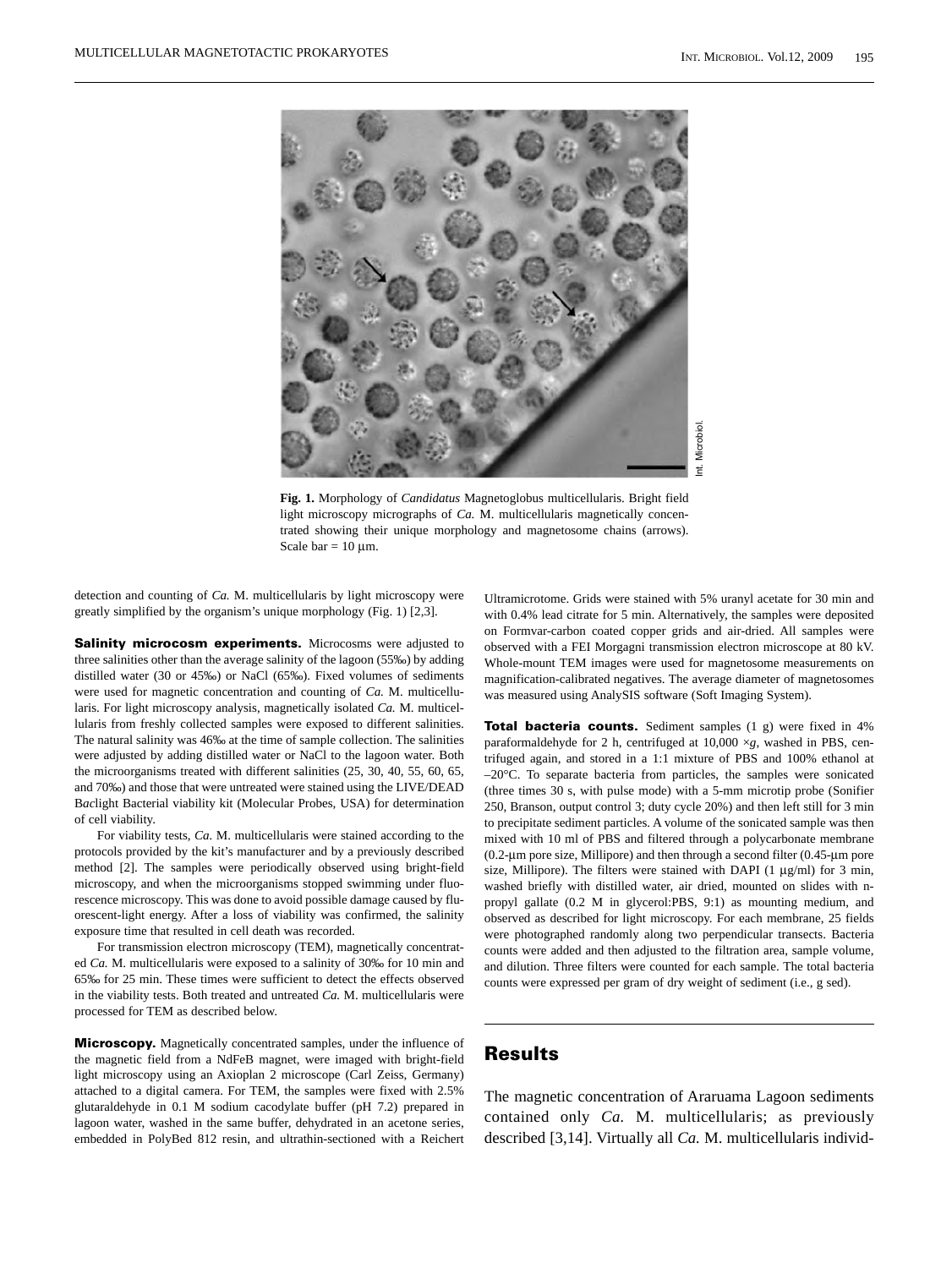

**Fig. 2.** *Candidatus* Magnetoglobus multicellularis untreated and exposed to various salinities stained with BacLight™ kit. Untreated *Ca*. M. multicellularis immediately after magnetic concentration (**A**); and 1 h 45 min after magnetic concentration (**B**). Note the spherical morphology and integrity of the microorganisms (A) and its natural disaggregation and death (B). (**C**) Five minutes after exposure to 25‰ salinity. The cells are large and rounded and the microorganisms lost viability and are loose and not spherical. (**D**) Ten minutes after exposure to 30‰ salinity. Note that the microorganism lost completely its morphology and the cells collapsed. One hour and forty five minutes after the exposure to 40 (**E**) and 55‰ salinity (**F**). Note that the microorganisms preserve the spherical morphology but lost its viability and there is an increase in the internal compartment. *Ca*. M. multicellularis exposed for twenty five minutes to 60‰ salinity (**G**), twenty minutes to 65‰ salinity (**H**) and ten minutes to 70‰ salinity (**I**). Note that the cells remained attached but lost viability and there is an increase in the internal compartment. Scale bar =  $10 \mu m$ .

uals are south-seeking magnetotactic microorganisms, and swim actively for up to 2 h after magnetic concentration. The disaggregation of *Ca.* M. multicellularis into non-motile individual and non-viable microorganisms following a decrease in salinity (after the addition of distilled water) has been previously reported [2]. Moreover, multicellular magnetotactic bacteria are usually found in hypersaline to brackish environments [16]. In this work, *Ca.* M. multicellularis was exposed in vitro to low and high salinities and bacterial viability observed, as described by Abreu et al. [2] (Fig. 2). Untreated *Ca.* M. multicellularis showed active movement and remained viable, retaining its spherical morphology and integrity, for up to 1 h and 30 min before gradually losing motility and viability. Some cells were observed to separate from the microorganism, accompanied by a slight increase in the size of the internal compartment. *Ca.* M. multicellularis exposed to low salinities (25 and 30‰) quickly lost its viability and its spherical shape (5 and 10 min after exposure, respectively) as well as its organized arrangement. The separated cells were large and round. When the microorganism was treated with salinities closer to the natural level (40 and 55‰), its behavior was similar to that of untreated *Ca.* M. mul-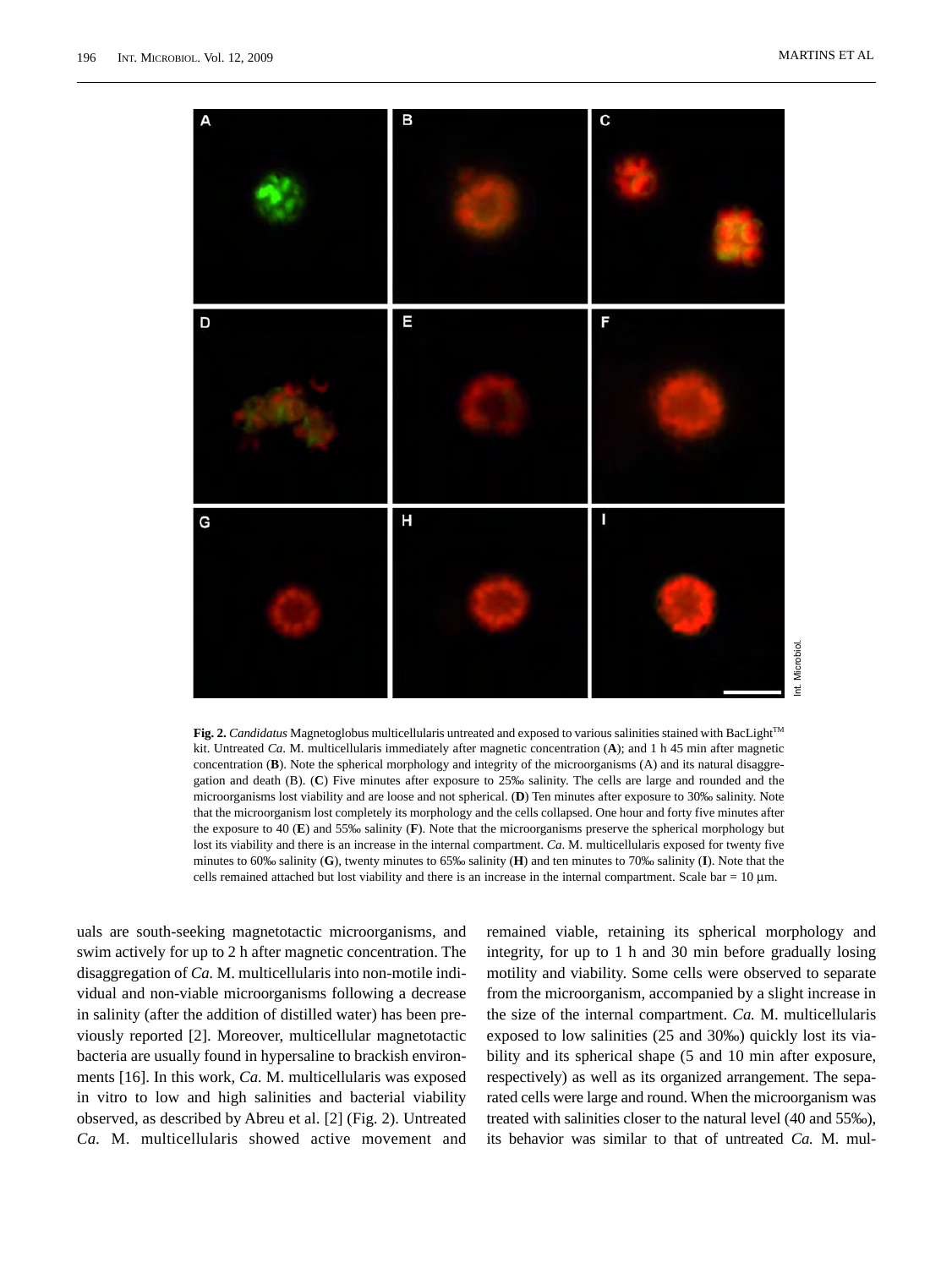

**Fig. 3.** Effect of salinity in the ultrastructure of *Candidatus* Magnetoglobus multicellularis. Transmission electron micrographs of the microorganism treated with (**A**) untreated; (**B**) 65‰ salinity; or (**C**) 30‰ salinity. Note that at low salinity the cells were large and round while at high salinities they maintain their pyramidal shape, as in untreated microorganisms. Scale  $bars = 500$  nm.

ticellularis, i.e., it lost viability 1 h and 45 min after exposure. The microorganism preserved its spherical morphology but the internal compartment increased in size. The highest salinities (60, 65, and 70‰) did not cause disaggregation, but the microorganism survived for at most 25 min after exposure.

Transmission electron microscopy confirmed the effects observed with fluorescence microscopy. In *Ca.* M. multicellularis exposed to low salinities (30‰), the cells were large and round (Fig. 3C). At high salinities, however, the cells kept their pyramidal shape (Fig. 3B), as in the untreated microorganisms (Fig. 3A). The arrangement of the magnetosome chains did not change after any of the treatments.

To determine whether either low or high salinity downregulated populations of *Ca.* M. multicellularis in the lagoon sediment, we observed and counted this microorganism in microcosms at the average salinity of the lagoon (55‰) and at three different salinities: 30, 45, and 65‰. Under conditions of intermediate salinity (45 and 55‰), the size of the population slightly increased 3 days after sampling. The low

counts obtained at intermediate salinities on the first day were probably because the sediment was disturbed during sampling. After the first day, the population recovered and increased; however, 7 days after sampling, the population again decreased in size. This behavior was observed in other microcosm experiments without any salinity adjustment (data not shown) and was thus considered as the standard behavior of *Ca.* M. multicellularis in microcosms. At the lowest and highest salinities (30 and 65‰), the population did not recover after the first day, implying that *Ca.* M. multicellularis is unable to grow under these conditions.

The concentrations of *Ca.* M. multicellularis and salinities at Baleia Beach over the year confirmed the results observed experimentally (Fig. 4). *Ca.* M. multicellularis was detected throughout the year, with populations reaching their maximal abundances  $(10^3/\text{ml or } 10^2/\text{g sed})$  at the beginning of the Brazilian summer (December, 2005 and January, 2006). Between October 2005 and January 2006, the population greatly increased, reaching a peak during January, when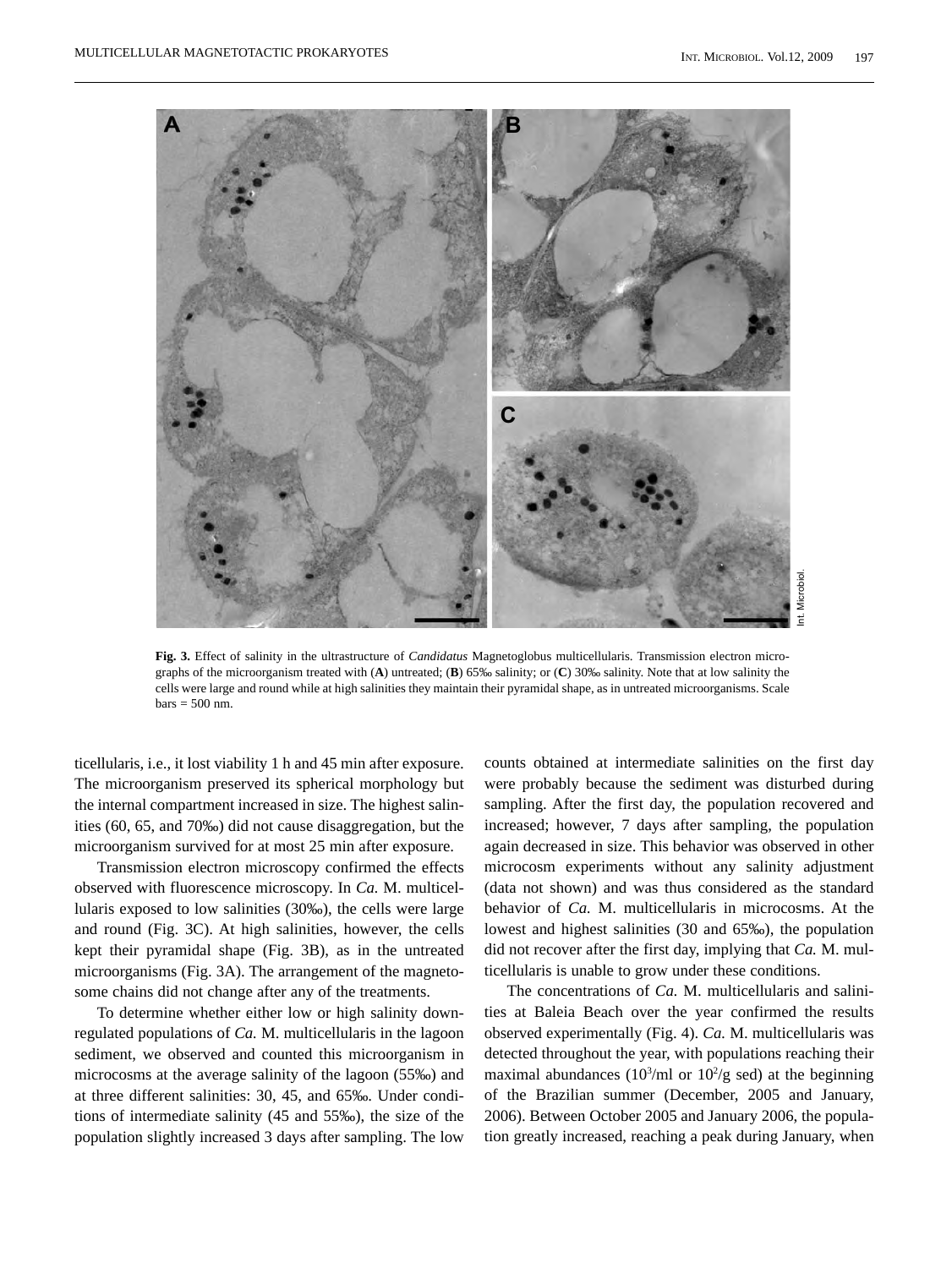

**Fig. 4.** Annual variation of *Candidatus* Magnetoglobus multicellularis population at Baleia beach in Araruama lagoon (hatched bars) and the effects of salinity (line and squares). The hatched bars are the average of six replicates (±SD).

the salinity dropped from 61 to 55.7‰. In February 2006, *Ca.* M. multicellularis counts decreased abruptly in parallel with an increase in the salinity, from 50 to 59‰. These results suggest that both low and high salinities down-regulate *Ca.* M. multicellularis populations; the extreme salinities alter the organism's morphology and possibly halt its life cycle. For comparison, we quantified the total microbial community at Baleia Beach during the period when *Ca.* M. multicellularis counts reached their highest density (January 2006). Counts of total bacteria in the top 5 cm of sediment were  $6.9 \times 10^8 \pm 1.6 \times 10^8$  cells/g sed.

The *Ca.* M. multicellularis concentrations in the Araruama Lagoon waterside were also examined and the results confirmed their relationship to the salinity levels (Fig. 5). *Ca.* M. multicellularis could not be detected at the Rio das Moças estuary when the salinity was 23.7‰, the lowest measured in this study. Large populations of *Ca.* M. multicellularis were observed at Baleia, Iguabinha, and Rebolo Beaches, with salinities of 56, 60, and 54.6‰, respectively. Note that *Ca.* M. multicellularis was not detected in sediments collected at most sites within the lagoon, although the salinities were similar to those at sites with high numbers of

**Table 1.** Magnetosome distribution in *Candidatus* Magnetoglobus multicellularis

|                             | Average | Minimum | Maximum | SD <sup>a</sup> | Number           |
|-----------------------------|---------|---------|---------|-----------------|------------------|
| Magnetosome diameter (nm)   | 83      | 56      | 163     | 10.1            | 746 <sup>b</sup> |
| Number of magnetosomes/cell | 52      | 0       | 168     | 39.9            | 289c             |

*a* Standard deviation.

*b* Number of magnetosomes counted.

*c* Number cells counted.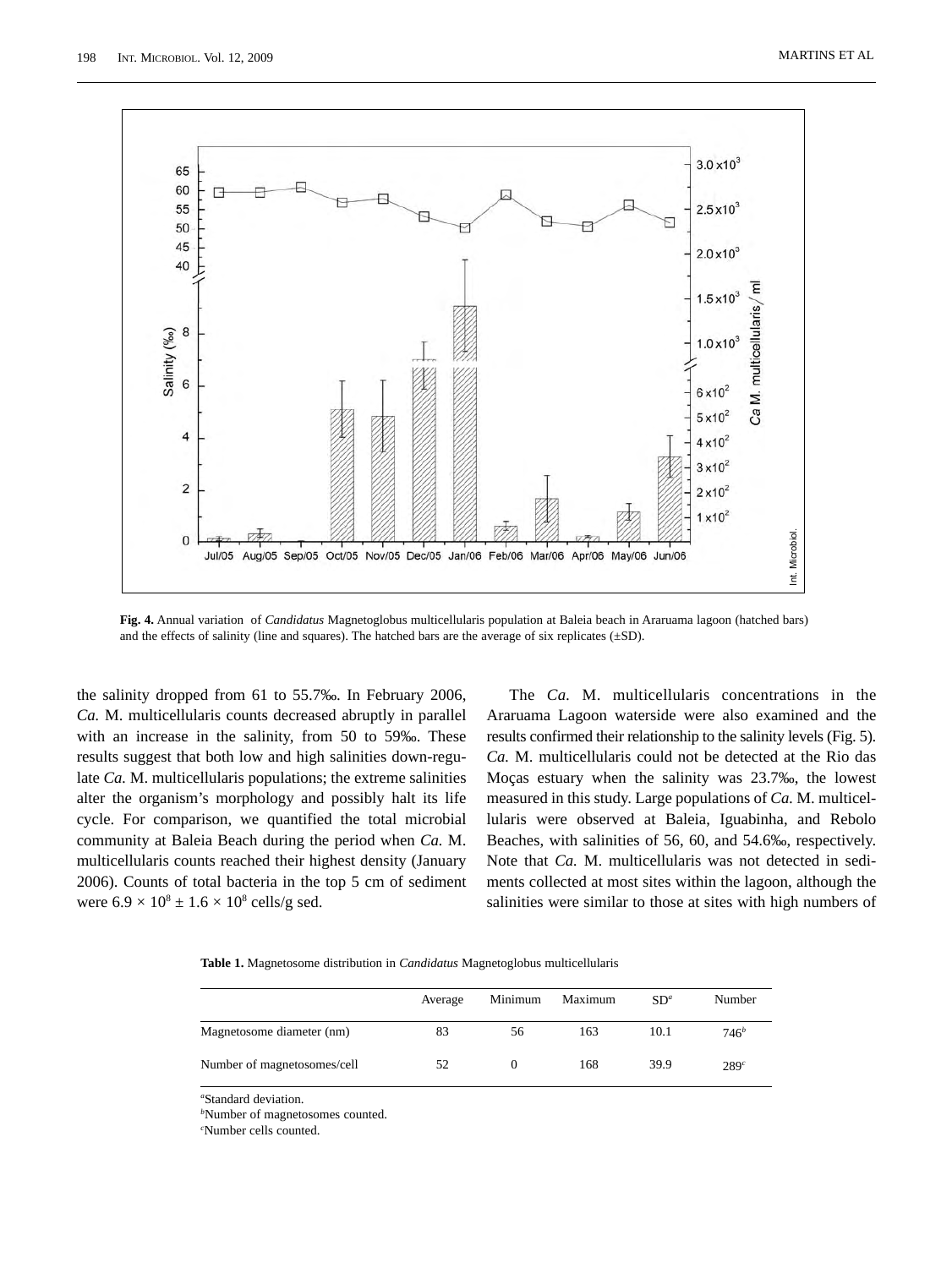

**Fig. 5.** Distribution of *Candidatus* Magnetoglobus multicellularis per ml in the sediment of Araruama lagoon. Numbers in parentheses represent the salinity at the time of sampling. No microorganism was observed in the water column. Scale bar = 2.5 km.

*Ca.* M. multicellularis. The distribution of *Ca.* M. multicellularis from the water margin up to 6.5 m within the lagoon showed that there was a preferred zone, between 2.5 and 4.5 m, where 59.9% of the *Ca*. M. multicellularis population was found. This fact may explain why *Ca.* M. multicellularis were not detected in most samples within the lagoon.

To estimate the amount of iron retained in magnetosomes, TEM images of magnetically concentrated *Ca.* M. multicellularis were used to measure and count the magnetic particles. The average diameter and magnetosome distribution in cells are shown in Table 1. The number of magnetosomes per cell varied greatly. Few cells had intact magnetosome chains, which explains the discrepancy between the number of cells analyzed to determine the number of magnetosomes per cell and the number of magnetosome chains per cell.

## **Discussion**

*Candidatus* M. multicellularis and other morphologically similar multicellular forms of magnetotactic bacteria have not been described in freshwater environments. The susceptibility of this microorganism to low osmotic pressure, which causes loss of morphological integrity and death, is well documented [2]. We observed a lower *Ca.* M. multicellularis density during high and low salinity months. In microcosm experiments, the microorganism preferred intermediate salinity for growth, while in extreme salinities there was no population increase over time. The extreme salinity levels observed and tested probably altered the integrity of the cell membrane, leading to the microorganism's death and thus resulting in the decrease of the population in the environment. Although in the in vitro viability tests *Ca*. M. multicellularis was exposed to other stress conditions besides salinity, such as light damage and oxygen, the results are valid because they clearly showed that extreme salinities strongly affected the survival time of microorganisms under the intrinsic stress conditions of the experiment. In the environment, the effect of extreme salinities on the microorganisms might be slower, but viability is nonetheless affected. The sensibility of *Ca*. M. multicellularis to osmolarity and the microorganism's unique multicellular cell cycle together indicate that disruption of its highly organized cell architecture, caused by salinity variations, affects its distribution in the lagoon. Depending on its relative abundance, *Ca.* M. multicellularis is likely to play a significant role in the Araruama Lagoon because of the biomineralization function of its magnetosomes, analogous to other magnetotactic bacteria which are recognized as significantly contributing to the geomicrobiology of sediments [29].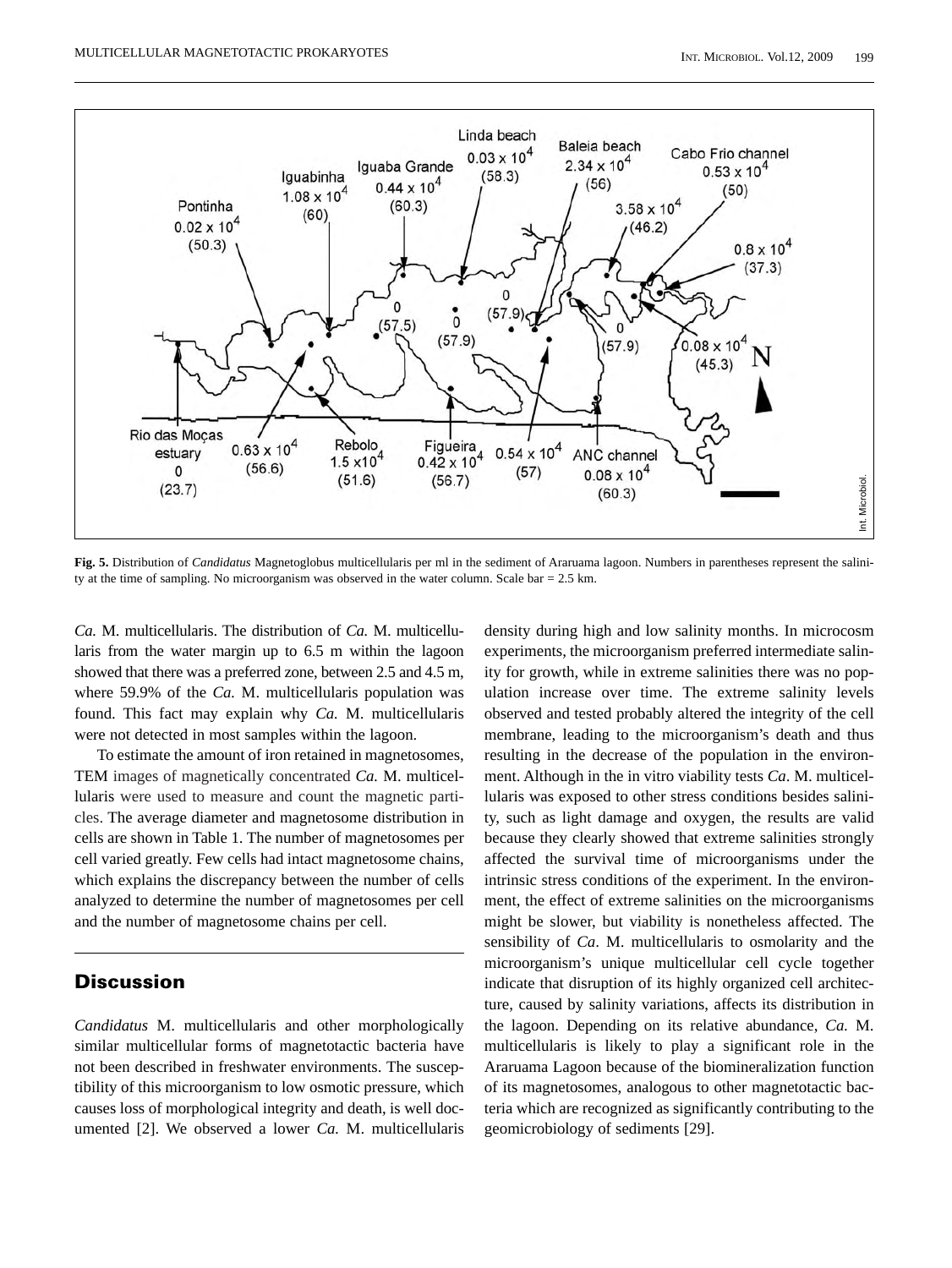Morphological alterations caused by strong osmotic changes have been shown to convert *Ca.* M. multicellularis into non-motile or non-magnetotactic microorganisms [2]. In this work, we showed that at low salinities *Ca.* M. multicellularis quickly lost its spherical shape and disaggregated. In samples directly removed from the lagoon (no previous magnetic concentration), flagellates grazing on partially disaggregated *Ca.* M. multicellularis were noted following a decrease in the salinity of the lagoon waters after heavy rainfall (unpublished observations). At high salinities, the microorganism did not undergo any major morphological alterations but died relatively quickly. In the environment, *Ca.* M. multicellularis was not detectable at a salinity ≥60‰, which confirms the results obtained in vitro.

In another study, quantitative PCR was used to determine the distribution and abundance of the magnetotactic bacteria community in the sediment of Salt Pond (Falmouth, MA, USA); the results indicated that the population of multicellular magnetotactic prokaryotes accounts for ~1.9% of all bacteria [30]. In this work, we found that *Ca.* M. multicellularis corresponded to approximately 0.001% of total bacteria. Our data were obtained by direct cell counting using light microscopy, as employed in previous studies [3,10,23,28]. This method avoids certain biases that can be introduced by molecular biology techniques, such as incomplete DNA extraction and cell number estimates based on an arbitrary number of gene copies [30]. The use of magnetic concentration may underestimate the abundance of magnetotactic bacteria counts in the environment since this approach is based on the organism's ability to swim in a magnetic field at an arbitrary time. Greater phylogenetic diversity among magnetotactic cocci in environmental samples was detected by a metagenome-based PCR approach [17] than by the capillaryracetrack-based PCR method. Enrichment achieved with the capillary racetrack approach is similar to the enrichment method used by our group [19], as both are based on magnetic concentration of the bacteria. With this method, bacterial cells that are slow swimmers or are attached to the sediment particles are not counted, which may explain the discrepancies between our values and estimates of multicellular magnetotactic prokaryotes in other places and by other techniques.

The *Ca.* M. multicellularis population corresponds to a very small percentage of all bacteria in the lagoon environment, but their role in the biogeochemical cycle of iron may be significant. Each microorganism contains about 17.4 cells [14] with up to 52 magnetosomes each, i.e., up to 905 magnetosomes per microorganism. The number of magnetosomes per microorganism obtained in our analysis is twice as high as reported for multicellular magnetotactic prokaryotes

in the Salt Pond sediments [30]. This higher number of magnetic crystals in *Ca.* M. multicellularis may be required to compensate for the lower geomagnetic field intensity in Rio de Janeiro, as has been suggested for cocci [20]. For an average magnetosome size of 82 nm, resulting in a cubic volume of  $5.5 \times 10^5$  nm<sup>3</sup>, we estimated a total amount of  $2.05 \times 10^{-12}$  g of greigite per microorganism (greigite density =  $4.1$  g/cm<sup>3</sup> [13]), corresponding to  $1.16 \times 10^{-12}$  g Fe per *Ca*. M. multicellularis. The total amount of iron trapped in a *Ca.* M. multicellularis population in Baleia Beach in January, 2006,  $6.3 \times 10^2$  microorganisms/g of sediment (the highest abundance), corresponded to 7.3  $\times$  10<sup>-10</sup> g Fe/g sed. The trapped iron in heterotrophic bacteria can be quantified by estimating biomass and iron requirements, resulting in a value referred to as the iron quota [33]. The iron quota for heterotrophic marine bacteria has been reported to be 7.5 μmol Fe mol/C [32]. Using the biomass factor of 30.2 fg C/cell, determined for bacteria from coastal environments [12], and the total bacteria cell counts in Baleia Beach in January, 2006 (6.9  $\times$  10<sup>8</sup> cells/g sed), we estimated the total trapped iron in heterotrophic bacteria to be  $7.3 \times 10^{-7}$  g Fe/g sed. Thus, iron accumulation in *Ca.* M. multicellularis corresponded to 0.1% of the total bacteria biogenic iron in the sediment of Araruama Lagoon. The total iron in Baleia Beach sediment is  $2.7 \times 10^{-3}$  g Fe/g sed (unpublished results). Although compared with the total amount of iron in the environment the amount of iron stored by *Ca.* M. multicellularis seems to be negligible, it is worth noting that it was trapped by a single bacterial species. We have shown that ciliates graze on *Ca*. M. multicellularis and that magnetosomes can be dissolved within their acidic vacuoles [22]. Thus, depending on the rate of *Ca.* M. multicellularis consumption by protozoa, the significant amounts of iron stored in the magnetosomes may be recycled into the environment in a more soluble form.

**Acknowledgements.** We acknowledge the financial support of the CNPq and FAPERJ Brazilian programs.

#### **References**

- 1. Abreu F, Martins JL, Silveira TS, Keim CN, Lins de Barros HGP, Gueiros-Filho F, Lins U (2007) '*Candidatus* Magnetoglobus multicellularis', a multicellular, magnetotactic prokaryote from a hypersaline environment. Int J Syst Evol Microbiol 57:1318-1322
- 2. Abreu F, Silva KT, Martins JL, Lins U (2006) Cell viability in multicellular magnetotactic prokaryotes. Int Microbiol 9:267-272
- 3. Abreu F, Silva KT, Farina M, Keim CN, Lins U (2008) Greigite magnetosome membrane ultrastructure in '*Candidatus* Magnetoblobus multicellularis'. Int Microbiol 11:75-80
- 4. Bazylinski DA, Frankel RB, Heywood BR, Mann S, King JW, Donaghay PL, Hanson AK (1995) Controlled biomineralization of magnetite and greigite in a magnetotactic bacterium. Appl Environ Microbiol 61:3232-3229